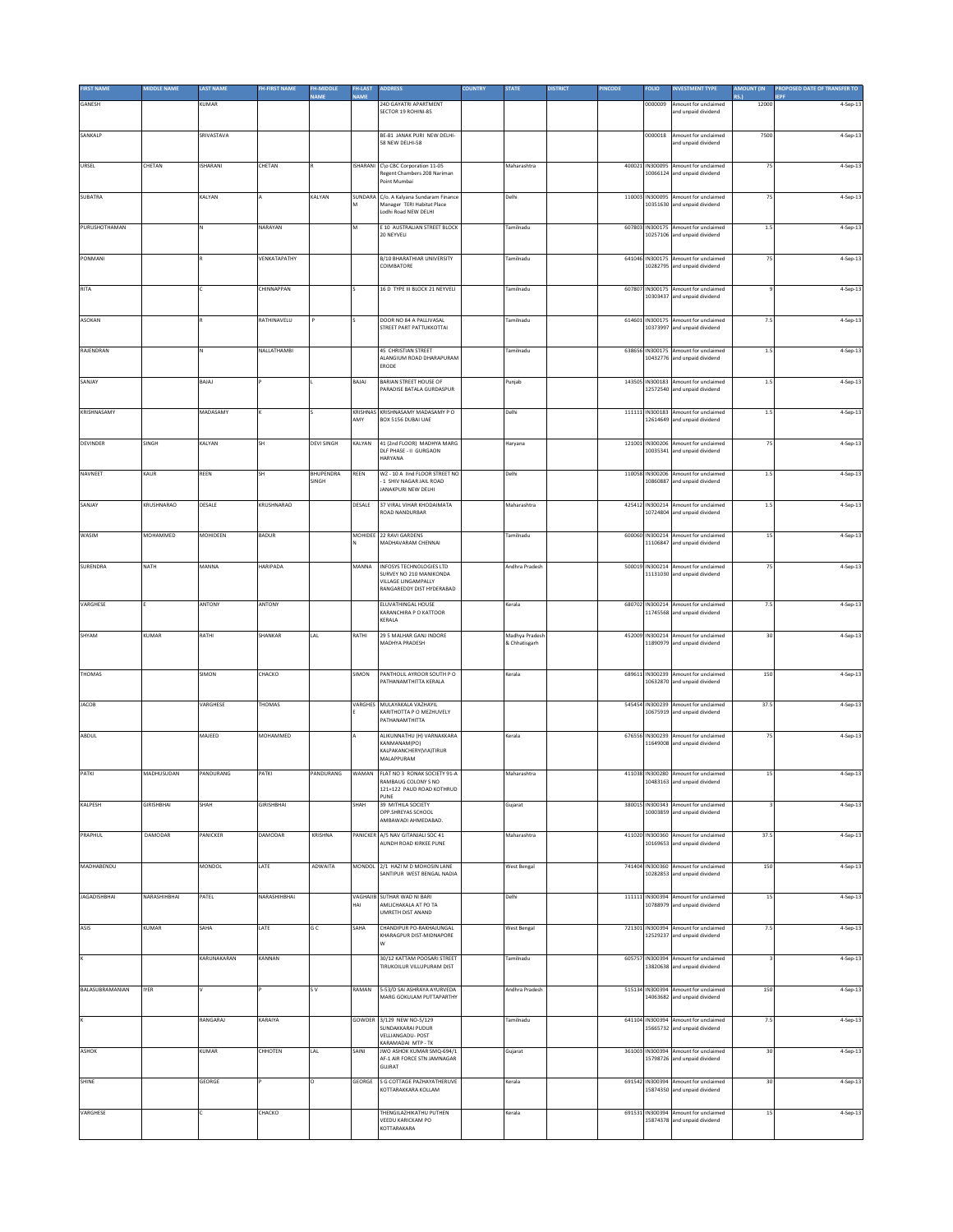| SUDESH         |               | ARORA            | BANSHI          | LAL             | ARORA                        | B1/161 SECTOR G ALI NAGAR                                    | <b>Uttar Pradesh</b>            |  |                             | 226024 IN300450 Amount for unclaimed                                 | 75      | 4-Sep-13   |
|----------------|---------------|------------------|-----------------|-----------------|------------------------------|--------------------------------------------------------------|---------------------------------|--|-----------------------------|----------------------------------------------------------------------|---------|------------|
|                |               |                  |                 |                 |                              | LUCKNOW U.P                                                  |                                 |  | 11881928                    | and unpaid dividend                                                  |         |            |
| SHIV           | NANDAN        | KAPOOR           | BADRI           |                 |                              | NARAYAN A/286 SHAHPURA BHOPAL                                | Madhya Pradesh                  |  |                             | 462039 IN300476 Amount for unclaimed                                 | 15      | 4-Sep-13   |
|                |               |                  |                 |                 |                              |                                                              | & Chhatisgarh                   |  |                             | 41875957 and unpaid dividend                                         |         |            |
|                |               |                  |                 |                 |                              |                                                              |                                 |  |                             |                                                                      |         |            |
| <b>TRUPTI</b>  | <b>BRUESH</b> | PARIKH           | BRIJESHBHAI     |                 |                              | 547/B SIRPATANI ROAD OPP                                     | Gujarat                         |  |                             | 364001 IN300476 Amount for unclaimed                                 | 37.5    | 4-Sep-13   |
|                |               |                  |                 |                 |                              | <b>GUJARAT TRAVELS BHAVNAGAR</b>                             |                                 |  | 42594780                    | and unpaid dividend                                                  |         |            |
| SHAH           | <b>SUDHIR</b> | <b>ISHWARLAL</b> |                 |                 |                              | C/O PHARMA DEAL 13/3                                         | Maharashtra                     |  |                             | 411030 IN300505 Amount for unclaimed                                 | 75      | 4-Sep-13   |
|                |               |                  |                 |                 |                              | SADASHIV PETH PUNE                                           |                                 |  |                             | 10155096 and unpaid dividend                                         |         |            |
|                |               |                  |                 |                 |                              |                                                              |                                 |  |                             |                                                                      |         |            |
| CHERIAN        |               | GEORGE           |                 |                 | GOERGE                       | ZONAL MANAGER CATHOLIC<br>SYRIAN BANK ZONAL OFFICE           | Tamilnadu                       |  | 600006 IN300513<br>10667432 | Amount for unclaimed<br>and unpaid dividend                          | 15      | 4-Sep-13   |
|                |               |                  |                 |                 |                              | CHENNAI                                                      |                                 |  |                             |                                                                      |         |            |
| VINAY          | MUKESH        | PATEL            | MUKESH          |                 |                              | 389/1 AMAR BHAVAN SHRIYAS<br>SOCIETY SHANKAR SHETH ROAD      | Maharashtra                     |  | 10874883                    | 411037 IN300513 Amount for unclaimed<br>and unpaid dividend          | 90      | 4-Sep-13   |
|                |               |                  |                 |                 |                              | PUNE                                                         |                                 |  |                             |                                                                      |         |            |
| DHIREN         |               | DAVE             | PRAHSHANKAR     |                 | DAVE                         | C/O TOLANI MARITIME                                          | Maharashtra                     |  |                             | 410507 IN300513 Amount for unclaimed                                 | 55.5    | 4-Sep-13   |
|                |               |                  |                 |                 |                              | INSTITUTE TALEGAON CHAKAN<br>ROAD INDURI MAVAL TALUKA        |                                 |  |                             | 11254656 and unpaid dividend                                         |         |            |
| PARUL          |               | SHARMA           | RAVI            | PRAKASH         | SHARMA                       | PUNE<br>AMITY INSTITUTE OF                                   | <b>Uttar Pradesh</b>            |  | 201301 IN300513             | Amount for unclaimed                                                 | 30      | 4-Sep-13   |
|                |               |                  |                 |                 |                              | NANOTECHNOLOGY SEC 125<br>EXPRESS HIGHWAY NOIDA UTTAR        |                                 |  |                             | 11376770 and unpaid dividend                                         |         |            |
| VIKAS          | SATISHCHANDRA | AGRAWAL          | SATISHCHANDRA   |                 |                              | PRADESH<br>AGRAWAL 3049 JJ A C MARKET RING                   | Gujarat                         |  |                             | 395002 IN300732 Amount for unclaimed                                 | 75      | 4-Sep-13   |
|                |               |                  |                 |                 |                              | <b>ROAD SURAT</b>                                            |                                 |  |                             | 10135795 and unpaid dividend                                         |         |            |
|                |               |                  |                 |                 |                              |                                                              |                                 |  |                             |                                                                      |         |            |
| <b>SUREKHA</b> |               | SHAH             | NAVANITLAL      |                 | SHAH                         | 58/C WALKESWAR ROAD 25<br>KRISHNA NIWAS 3RD FLOOR            | Maharashtra                     |  |                             | 400006 IN300757 Amount for unclaimed<br>10284441 and unpaid dividend | 75      | 4-Sep-13   |
|                |               |                  |                 |                 |                              | ROOM 25 MUMBAI                                               |                                 |  |                             |                                                                      |         |            |
| JASMINE        |               | PUNJABI          | VINOD           |                 | PUNJABI                      | A-105 OPERA TOWN OPP                                         | Gujarat                         |  | 395007 IN300757             | Amount for unclaimed                                                 | 75      | 4-Sep-13   |
|                |               |                  |                 |                 |                              | UMRIGAR SCHOOL UMRA SURAT                                    |                                 |  |                             | 10807932 and unpaid dividend                                         |         |            |
| <b>DINESH</b>  | CHANDRA       | SARKAR           | LATE            | HARIPADA        | SARKAR                       | 140 D HIJLI CO. OP. DEV.                                     | <b>West Bengal</b>              |  | 721306 IN300773             | Amount for unclaimed                                                 | 75      | 4-Sep-13   |
|                |               |                  |                 |                 |                              | SOCIETY PREMBAZAR<br><b>KHARAGPUR DIST-</b>                  |                                 |  |                             | 10096082 and unpaid dividend                                         |         |            |
|                |               |                  |                 |                 |                              | MIDNAPUR(WEST)<br>63/1 CHOKSI VILLA R A KIDWAI               |                                 |  |                             |                                                                      | 75      |            |
| ILA            |               | MEHTA            | JITENDRA        |                 | MEHTA                        | ROAD MATUNGA (CR) MUMBAI                                     | Maharashtra                     |  | 10154380                    | 400019 IN300870 Amount for unclaimed<br>and unpaid dividend          |         | 4-Sep-13   |
|                |               |                  |                 |                 |                              |                                                              |                                 |  |                             |                                                                      |         |            |
| PAWANDEEP      |               | SINGH            | UJJAL           |                 | SINGH                        | A-41 VISHAL ENCLAVE NEW<br>DELHI                             | Delhi                           |  |                             | 110027 IN300940 Amount for unclaimed<br>10045543 and unpaid dividend | 75      | 4-Sep-13   |
|                |               |                  |                 |                 |                              |                                                              |                                 |  |                             |                                                                      |         |            |
| CHANDRESH      | VRAJLAL       | RACHHA           | VRAJLAL         |                 |                              | 'GOKULDHAM' BEHIND BHAKTI                                    | Gujarat                         |  |                             | 360311 IN300974 Amount for unclaimed                                 | 15      | 4-Sep-13   |
|                |               |                  |                 |                 |                              | HOSPITAL GONDAL.                                             |                                 |  |                             | 10432578 and unpaid dividend                                         |         |            |
| MOHANLAL       | TULSIDAS      | BHATIA           |                 |                 |                              | PLOT NO 8 GYANDEEP SOCIETY                                   | Maharashtra                     |  | 410201 IN301127             | Amount for unclaimed                                                 | 4.5     | 4-Sep-13   |
|                |               |                  |                 |                 |                              | KIRAVALI KARJAT MATHERAN<br>ROAD KARJAT DIST RAIGAD          |                                 |  | 15065851                    | and unpaid dividend                                                  |         |            |
|                |               |                  |                 |                 |                              |                                                              |                                 |  |                             |                                                                      |         |            |
| MUKUND         |               | KUMAR            | <b>HREEDHAR</b> | NARAIN          | CHOUDH<br>ARY                | BORING CANAL ROAD WEST<br>NEAR HIMGIRI APARTMENT             | Bihar                           |  | 800001 IN301127             | Amount for unclaimed<br>16851272 and unpaid dividend                 | 75      | $4-Sep-13$ |
|                |               |                  |                 |                 |                              | ANAND PURI PATNA                                             |                                 |  |                             |                                                                      |         |            |
| AJAY           | KUMAR         | <b>DUSAD</b>     | SHIV            | KUMAR           | DUSAD                        | PLOT NO.51-A VIKAS NAGAR<br>KALWAR ROAD JHOTWARA             | Rajasthan                       |  | 30092736                    | 302012 IN301160 Amount for unclaimed<br>and unpaid dividend          | 37.5    | 4-Sep-13   |
|                |               |                  |                 |                 |                              | <b>JAIPUR</b>                                                |                                 |  |                             |                                                                      |         |            |
| ANIL           | KUMAR         | JAIN             | PARASMAL        |                 | JAIN                         | SARAVAGI MOHALLA P.O.                                        | Rajasthan                       |  |                             | 341502 IN301160 Amount for unclaimed                                 | 90      | 4-Sep-13   |
|                |               |                  |                 |                 |                              | BORAVAD DIST. NAGOUR (RAJ.)<br><b>JAIPUR</b>                 |                                 |  |                             | 30261982 and unpaid dividend                                         |         |            |
| RAMESH         | KUMAR         | AGARWAL          |                 |                 |                              | 63 RADHA BAZAR STREET 3RD                                    | West Bengal                     |  |                             | 700001 IN301250 Amount for unclaimed                                 | 1350    | 4-Sep-13   |
|                |               |                  |                 |                 |                              | FLOOR ROOM NO 21 CALCUTTA<br>KOLKATA                         |                                 |  |                             | 13158484 and unpaid dividend                                         |         |            |
|                |               |                  |                 |                 |                              |                                                              |                                 |  |                             |                                                                      |         |            |
| ROOP           | <b>KUMAR</b>  | <b>GUPTA</b>     |                 |                 |                              | C/O ROOPAM CANVISSING<br>AGENT NIRMLA BHAWAN                 | <b>West Bengal</b>              |  | 722101 IN301250<br>28026375 | Amount for unclaimed<br>and unpaid dividend                          | 15      | 4-Sep-13   |
|                |               |                  |                 |                 |                              | RASTOLLA PO/DIST BANKURA WE                                  |                                 |  |                             |                                                                      |         |            |
| PRITISH        |               | MUDULI           | LATE            | PANCHANAN       | MUDULI                       | <b>JAGANNATHPUR BHADRAK</b><br>ORISSA AT                     | Orissa                          |  |                             | 756100 IN301250 Amount for unclaimed<br>28154778 and unpaid dividend | 37.5    | 4-Sep-13   |
|                |               |                  |                 |                 |                              |                                                              |                                 |  |                             |                                                                      |         |            |
| ATUL           |               | GARG             | LT              | <b>COL PREM</b> | CHAND                        | C\O ATUL INVESTMENTS C\399 A                                 | <b>Uttar Pradesh</b>            |  |                             | 225001 IN301330 Amount for unclaimed                                 | 67.5    | 4-Sep-13   |
|                |               |                  |                 |                 |                              | DEWA ROAD BARABANKI                                          |                                 |  |                             | 18692836 and unpaid dividend                                         |         |            |
| SMT            |               | BINDYAWASINI     | BHAWESH         |                 | <b>KUMAR</b>                 | C/O BHAWESH KUMAR SINGH                                      | Bihar                           |  |                             | 823001 IN301330 Amount for unclaimed                                 | 75      | 4-Sep-13   |
|                |               |                  |                 |                 |                              | KATHOKAR TALAB GAYA                                          |                                 |  |                             | 18748796 and unpaid dividend                                         |         |            |
|                |               |                  |                 |                 |                              |                                                              |                                 |  |                             |                                                                      |         |            |
| <b>BHAWESH</b> |               | KUMAR            | LATE            | RAMDEO          | SINGH                        | C/O LATE RAMDEO SINGH<br>KATHOKAR TALAB GAYA                 | Bihar                           |  | 823001 IN301330             | Amount for unclaimed<br>18748819 and unpaid dividend                 | 75      | 4-Sep-13   |
|                |               |                  |                 |                 |                              |                                                              |                                 |  |                             |                                                                      |         |            |
| <b>DEEPAK</b>  |               | DAS              | LATE            | DC              | DAS                          | MINES RESCUE STATION PO<br>MANENDRAGARH                      | Madhya Pradesh<br>& Chhatisgarh |  | 497442 IN301330<br>18893001 | Amount for unclaimed<br>and unpaid dividend                          | $1.5\,$ | 4-Sep-13   |
|                |               |                  |                 |                 |                              | MANENDRAGARH KOREA CG                                        |                                 |  |                             |                                                                      |         |            |
|                |               |                  |                 |                 |                              |                                                              |                                 |  |                             |                                                                      |         |            |
| <b>DINESH</b>  |               | BALAPURKAR       | SHRI            | PADMAKAR        | <b>BALAPUR</b><br><b>CAR</b> | 283/5 TILAK WARD BEHIND<br>RADHE GOVIND SHIV PRIMARY         | Madhya Pradesh<br>& Chhatisgarh |  | 18996885                    | 487001 IN301330 Amount for unclaimed<br>and unpaid dividend          | 6       | 4-Sep-13   |
|                |               |                  |                 |                 |                              | SCHOOL NARSINGHPUR MP                                        |                                 |  |                             |                                                                      |         |            |
|                |               |                  |                 |                 |                              |                                                              |                                 |  |                             |                                                                      |         |            |
| MANOJ          | KUMAR         | SARAWGI          | HARI            | SHANKAR         | SARAWGI                      | JULA NIKETAN APARTMENT FLAT<br>NO. 3E WEST BORING CANAL      | Bihar                           |  |                             | 800001 IN301330 Amount for unclaimed<br>19504572 and unpaid dividend | 75      | 4-Sep-13   |
|                |               |                  |                 |                 |                              | ROAD ANAND PURI PATNA                                        |                                 |  |                             |                                                                      |         |            |
| н              |               | POORNIMA         |                 | S RAVI          | SHANKAR                      | 1913 31 ST CROSS 12TH MAIN<br><b>BSK 2ND STAGE BANGALORE</b> | Karnataka                       |  | 560070 IN301356<br>20018431 | Amount for unclaimed<br>and unpaid dividend                          | 60      | 4-Sep-13   |
|                |               |                  |                 |                 |                              |                                                              |                                 |  |                             |                                                                      |         |            |
| RIZWAN         |               | AHMAD            | SH              | SMA             | MANZAR                       | 114 AZAD APPARTMENTS I.P.                                    | Delhi                           |  |                             | 110092 IN301452 Amount for unclaimed                                 | $1.5\,$ | 4-Sep-13   |
|                |               |                  |                 |                 |                              | EXTN. PATPAR GANJ DELHI                                      |                                 |  |                             | 10051879 and unpaid dividend                                         |         |            |
|                |               |                  |                 |                 |                              |                                                              |                                 |  |                             |                                                                      |         |            |
| VINOD          | KUMAR         | AGARWAL          | RAMESH          | CHAND           |                              | AGARWAL H NO 18E CHAATRAPATI NAGAR                           | Madhya Pradesh                  |  |                             | 452005 IN301516 Amount for unclaimed                                 | 37.5    | 4-Sep-13   |
|                |               |                  |                 |                 |                              | <b>INDORE INDORE</b>                                         | & Chhatisgarh                   |  |                             | 10160963 and unpaid dividend                                         |         |            |
|                |               |                  |                 |                 |                              |                                                              |                                 |  |                             |                                                                      |         |            |
| DHARMESH       | RAMBHAI       | PATEL            | RAMBHAI         |                 | PATEL                        | AT PO KHAJOD VIA ALTHAN                                      | Gujarat                         |  |                             | 395007 IN301549 Amount for unclaimed                                 | 45      | 4-Sep-13   |
|                |               |                  |                 |                 |                              | <b>BHATER ROAD SURAT</b>                                     |                                 |  |                             | 17677670 and unpaid dividend                                         |         |            |
| RAVINDRA       |               | SHAH             | NAROTTAMDAS     |                 | SHAH                         | 502 503 SHRINIKETAN ST                                       | Maharashtra                     |  | 400071 IN301549             | Amount for unclaimed                                                 | 367.5   | 4-Sep-13   |
|                |               |                  |                 |                 |                              | ANTHONYS RD NR OLFS SHCOOL<br>CHEMBUR MUMBAI                 |                                 |  |                             | 18222679 and unpaid dividend                                         |         |            |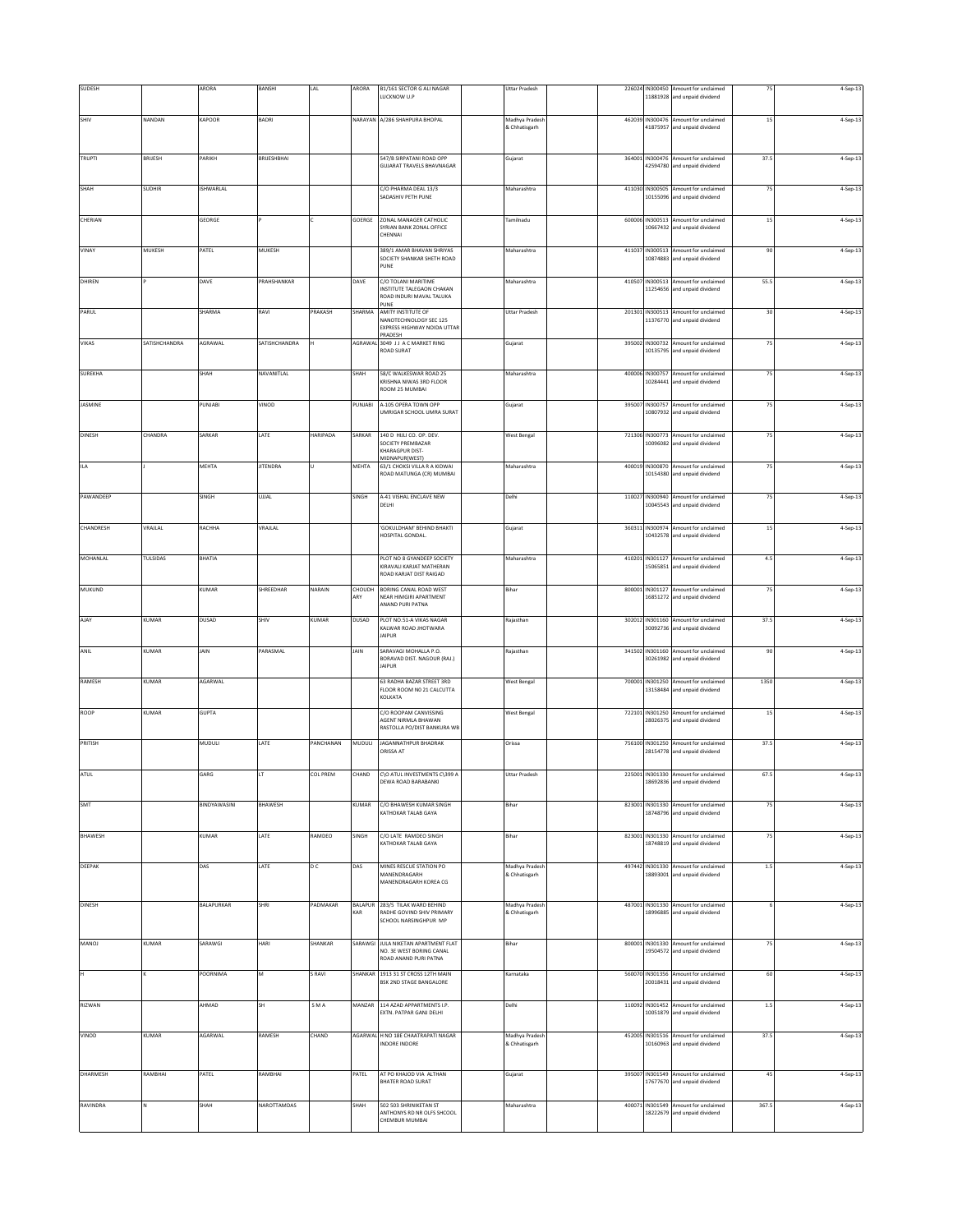| SAMEENA             | SALAUDDIN      | SHAIKH    | SALAUDDIN        |                      |             | FLAT NO 104/4 H WING<br>MADHULI VASANT MANDIR<br>MANAV MANDIR COMPLEX<br>AMBADI ROAD VASAI W THANE | Maharashtra          |        |                             | 401202 IN301549 Amount for unclaimed<br>18661314 and unpaid dividend | 22.5    | 4-Sep-13   |
|---------------------|----------------|-----------|------------------|----------------------|-------------|----------------------------------------------------------------------------------------------------|----------------------|--------|-----------------------------|----------------------------------------------------------------------|---------|------------|
| OMKAR               |                | SINGH     | LATE             | RAM                  | SWARUP      | 3/1 LAJPAT NAGAR CHOWK<br>LUCKNOW                                                                  | Uttar Pradesh        |        |                             | 226003 IN301557 Amount for unclaimed<br>10555064 and unpaid dividend | 150     | 4-Sep-13   |
| <b>DINESH</b>       | KUMAR          | THAKUR    | SRI              | MADHUSUDAN           | THAKUR      | ALLAHABAD BANK SARAIYAGANJ<br>MARWARI VYAMSHALA<br>MUZAFFARPUR                                     | Bihar                |        | 842001 IN301557             | Amount for unclaimed<br>20311841 and unpaid dividend                 | 150     | 4-Sep-13   |
| <b>JASVINDER</b>    | SINGH          | BHATIA    | LATE             | SHRI AMOLAK<br>SINGH | BHATIA      | 70 PATEL NAGAR LUCKNOW                                                                             | <b>Uttar Pradesh</b> | 226005 | IN301557<br>20539698        | Amount for unclaimed<br>and unpaid dividend                          | 75      | 4-Sep-13   |
| AKHILESH            | KUMAR          | VISHNOI   | OMRAJ            |                      | SINGH       | VILL-SALAWA PO-AGHAWANPUR<br>MORADABAD                                                             | Uttar Pradesh        |        |                             | 244502 IN301557 Amount for unclaimed<br>21288613 and unpaid dividend |         | 4-Sep-13   |
| SYED                | MUHAMMED V     |           | SYEDALAVI        |                      |             | VATTAKKATTIL HOUSE<br>KALLADIKODE (PO) PALAKKAD<br>KERALA                                          | Kerala               |        |                             | 678596 IN301637 Amount for unclaimed<br>40199119 and unpaid dividend | 7.5     | 4-Sep-13   |
| <b>BALACHANDRAN</b> |                |           | PALANISAMY       |                      |             | MAHARAJ BHAVAN<br>PARAPPURAM<br>MANNARKKAD(PO)                                                     | Kerala               |        | 40437922                    | 678582 IN301637 Amount for unclaimed<br>and unpaid dividend          | 15      | 4-Sep-13   |
| <b>SUMATHI</b>      |                |           | SIVAKUMAR        | D                    |             | PALAKKAD(DT)<br>46 CO- OP COLONY STREET<br>NAMAKKAL NAMAKKAL<br>NAMAKKAL                           | Tamilnadu            |        | 637001 IN301637             | Amount for unclaimed<br>10529662 and unpaid dividend                 | 30      | 4-Sep-13   |
| ANIRUDHAN           |                |           | <b>JANGAPPAN</b> |                      |             | 263 BOGADI 2 MYSORE TALUK<br>MYSORE DISTRICT                                                       | Karnataka            | 570002 | IN301696<br>10089532        | Amount for unclaimed<br>and unpaid dividend                          | 24      | 4-Sep-13   |
| DEBASISH            |                | DEBNATH   | HEM              | CHANDRA              | DEBNATH     | RAJBAGAN PARA RANAGHAT<br>NADIA WEST BENGAL                                                        | <b>West Bengal</b>   |        |                             | 741201 IN301696 Amount for unclaimed<br>10443217 and unpaid dividend | 15      | 4-Sep-13   |
| YOGEESHA            |                |           | RAMAKRISHNA      | RAO                  |             | SARASWATHAM NO.8/127<br><b>GULIBETTU PADUTHONSE POST</b><br>KEMMANNU                               | Karnataka            |        | 576115 IN301696<br>10464955 | Amount for unclaimed<br>and unpaid dividend                          |         | 4-Sep-13   |
| <b>MUSHTAQ</b>      | AHMED          | SHAH      | ABDUL            | AHAD                 | SHAH        | NO 49 HOUSING BOARD HAMZA<br>COLONY BEMINA SRINAGAR                                                | Jammu &<br>Kashmir   |        | 10480699                    | 190018 IN301696 Amount for unclaimed<br>and unpaid dividend          | 30      | 4-Sep-13   |
| HANIB               |                | SHEK      | ABDUL            |                      | SHEK        | SRINATHPUR VILL ANULIA POST<br>RANAGHAT NADIA DIST                                                 | <b>West Bengal</b>   |        | 741201 IN301696             | Amount for unclaimed<br>10578632 and unpaid dividend                 | 15      | 4-Sep-13   |
|                     |                | KAREEM    |                  |                      | KOYAMU      | CHANGARAN CHOLA HOUSE PO<br>CHERUSHOLA RANDATHANI<br>MALAPPURAM KERALA                             | Kerala               |        | 676510 IN301895<br>10303188 | Amount for unclaimed<br>and unpaid dividend                          | 105     | 4-Sep-13   |
| DEEPTHI             | ELIZABATH      | MATHEW    | JOJU             |                      | <b>JOHN</b> | KALLUVILAYATHIL HOUSE<br>KATTACHAKONAM ULLOOR M C<br>P O THIRUVANANTHAPURAM                        | Kerala               |        |                             | 695011 IN301895 Amount for unclaimed<br>10365488 and unpaid dividend | 75      | 4-Sep-13   |
|                     | MOHAMED TASDIE | AHMED     |                  | M BAKSHI SA          | SAB         | KERALA<br>FATHIMA MANZIL INDIRA                                                                    | Karnataka            |        | 577301 IN301926             | Amount for unclaimed                                                 | 37.5    | 4-Sep-13   |
| ANITABEN            |                | PATNI     | KALPESHBHAI      |                      | PATNI       | NAGARA IIND CROSS<br>BHADRAVATHI<br>WADITAD FALIA MARUFALIA                                        | Gujarat              |        |                             | 30141479 and unpaid dividend<br>390017 IN301991 Amount for unclaimed | 37.5    | 4-Sep-13   |
|                     |                |           |                  |                      |             | OPP. ALVI BANK BARODA<br>1307 33rd STREET 7 TH SECTOR                                              | Tamilnadu            |        | 600078 IN302017             | 10305580 and unpaid dividend                                         |         |            |
|                     |                | SASINDRAN |                  | G                    | BALAKRIS    |                                                                                                    |                      |        |                             | Amount for unclaimed                                                 | 37.5    | 4-Sep-13   |
|                     |                | KOTHARI   |                  |                      | HNA         | .K. NAGAR CHENNAI.                                                                                 |                      |        |                             | 10024473 and unpaid dividend                                         |         |            |
| SATISH              |                |           | RAMANLAL         |                      | KOTHARI     | C/o. MILAP KIRANA KHADKI (BU)<br>P.O. GANDHI MARG AKOLA.                                           | Maharashtra          |        |                             | 444004 IN302210 Amount for unclaimed<br>10035227 and unpaid dividend | 37.5    | 4-Sep-13   |
| GAURAV              | SATISHKUMAR    | KOTHARI   | SATISHKUMAR      |                      | KOTHARI     | C\O MILAP KIRANA STORE<br>KHADKI(BU) AKOLA                                                         | Maharashtra          |        |                             | 444004 IN302210 Amount for unclaimed<br>10004758 and unpaid dividend | 37.5    | 4-Sep-13   |
| HARDEEP             |                | MAHAL     | MANMEET          | SINGH                | MAHAL       | 30 KAILASH NAGAR MODEL<br>TOWN AMBALA CITY                                                         | Haryana              |        | 134003 IN302236             | Amount for unclaimed<br>10084614 and unpaid dividend                 | 75      | 4-Sep-13   |
| <b>ISMAIL</b>       | <b>DAWOOD</b>  | SHAIKH    | <b>DAWOOD</b>    |                      | SHAIKH      | 2124 TARIWADA KODIBAG<br>KARWAR UTTAR KANNADA                                                      | Karnataka            |        |                             | 581303 IN302236 Amount for unclaimed<br>10400586 and unpaid dividend | 16.5    | 4-Sep-13   |
|                     |                | PRADEEP   | JAGADEESAN       |                      |             | 84 7TH STREET TATABAT<br>COIMBATORE                                                                | Tamilnadu            |        |                             | 641012 IN302236 Amount for unclaimed<br>10539057 and unpaid dividend | 61      | 4-Sep-13   |
| GAURAV              | KUMAR          | MITTAL    | ASHOK            | KUMAR                | MITTAL      | ROOM NO 29 OLD BOYS HOSTEL<br>IIIT CAMPUS GACHBOWLI<br>HYDERABAD ANDHRA PRADESH                    | Andhra Pradesh       |        |                             | 500019 IN302236 Amount for unclaimed<br>10618574 and unpaid dividend | 15      | 4-Sep-13   |
| SAIYID              | FARAZ          | HAMID     | SYED             |                      | HAMID       | A-67 NEW FRIENDS COLONY NEW<br>DELHI                                                               | Delhi                |        |                             | 110065 IN302236 Amount for unclaimed<br>10693559 and unpaid dividend | 225     | 4-Sep-13   |
| RAVINDER            |                | KAUR      | <b>GURBAX</b>    |                      | SINGH       | <b>GURDWARA GOBIND SADAN</b><br>GADAIPUR NEW DELHI                                                 | Delhi                |        |                             | 110030 IN302236 Amount for unclaimed<br>10888729 and unpaid dividend | 30      | 4-Sep-13   |
| <b>DOLLY</b>        |                | PANDAY    | MADHAV           | PRASAD               | PANDAY      | PANDAY FARM AND NURSERY<br>CHIBBO BUSTY KALIMPONG                                                  | West Bengal          |        |                             | 734301 IN302236 Amount for unclaimed<br>11086916 and unpaid dividend | 219     | 4-Sep-13   |
| MEETA               |                | GIRI      |                  |                      |             | C 02 ANSAL APARTMENTS 28<br>SAROJINI NAIDU MARG<br>ALLAHABAD                                       | <b>Uttar Pradesh</b> |        |                             | 211001 IN302236 Amount for unclaimed<br>11121885 and unpaid dividend | 15      | 4-Sep-13   |
| JAYATI              | NANDA          | ACHARYA   | MALAY            |                      | ACHARYA     | MAUJA- KAPASADA<br>MAHISHAGOT CONTAI PURBO<br>MEDINIPUR CONTAI WEST                                | <b>West Bengal</b>   |        |                             | 721433 IN302269 Amount for unclaimed<br>10657600 and unpaid dividend | $7.5\,$ | 4-Sep-13   |
| SHAKEEL             | AHMAD          | BHAT      | MOHI             | UD DIN               | BHAT        | BENGAL<br>WATEL KADAL SUNAR KUL<br>SRINAGAR JAMMU AND<br><b>KASHMIR</b>                            | Jammu &<br>Kashmir   |        |                             | 190002 IN302269 Amount for unclaimed<br>10675913 and unpaid dividend |         | 4-Sep-13   |
| ANUPENDRA           |                | SINGH     | SHLENDRA         |                      | SINGH       | H NO 46 DHAKKA KUNDANPUR<br>MORADABAD UTTAR PRADESH                                                | Uttar Pradesh        |        | 244001 IN302269             | Amount for unclaimed<br>10684203 and unpaid dividend                 | $18\,$  | 4-Sep-13   |
| PATANGI             | PADMA          | BAI       |                  | <b>SUDHAKAR</b>      | RAO         | D. NO 15.999 RAM GOPAL NAIDU<br>STREET NEAR RAVI THEATRE<br>MADANAPALLE                            | Andhra Pradesh       |        |                             | 517325 IN302324 Amount for unclaimed<br>10180024 and unpaid dividend | 30      | $4-Sep-13$ |
| TUNUGUNTLA          | RAVI           | KUMAR     | KRISHNA          |                      | MURTHY      | D-60 R T P P KALAMALLA                                                                             | Andhra Pradesh       |        |                             | 516312 IN302324 Amount for unclaimed<br>10277106 and unpaid dividend | 45      | 4-Sep-13   |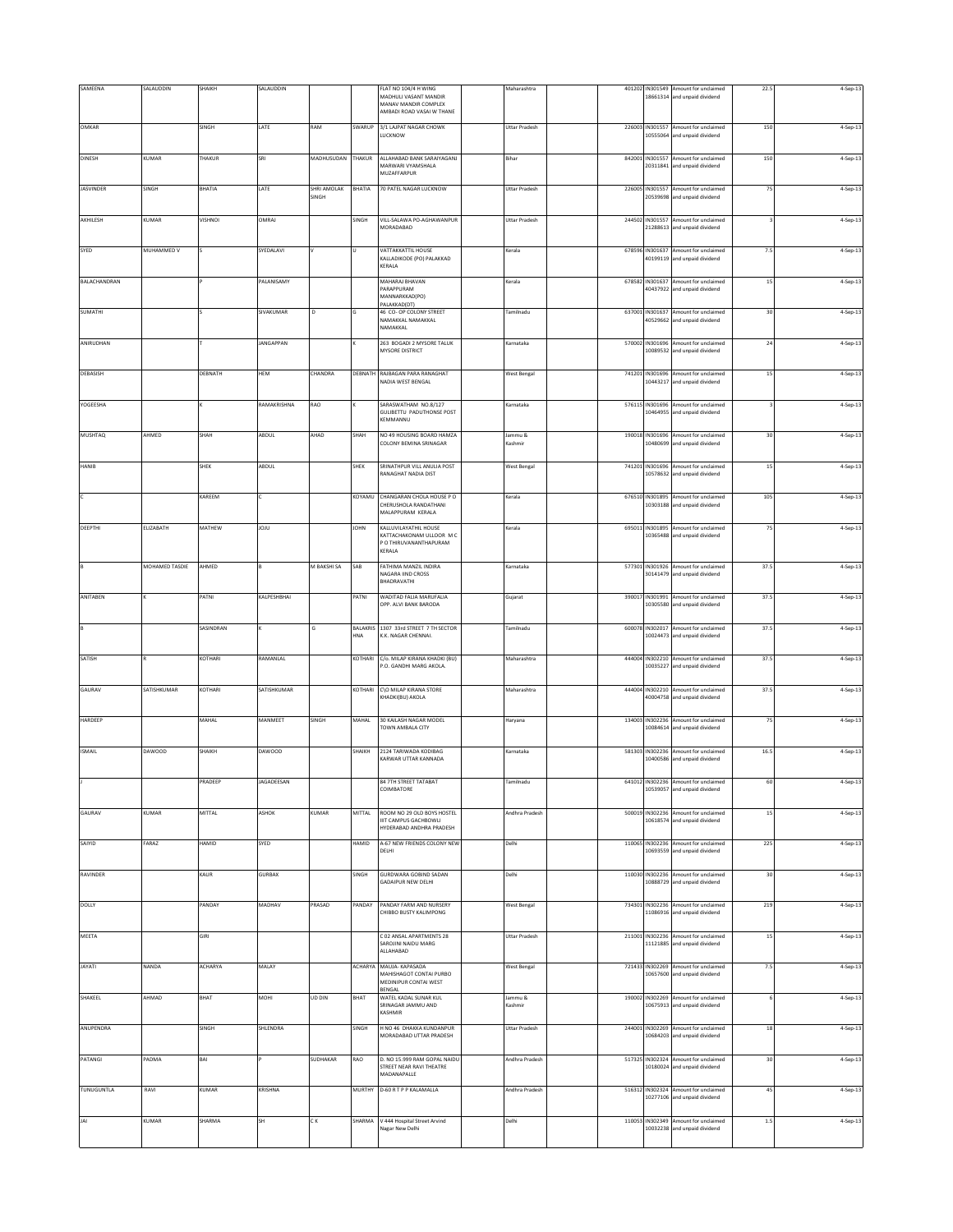| SHILPA          | CHETAN                    | DESAI         | CHETAN                 | NARENDRA                | DESAI          | 11 MAITRI SOCIETY NANA                                      | Gujarat                         |  |                             | 387001 IN302381 Amount for unclaimed                                 | 15      | 4-Sep-13 |
|-----------------|---------------------------|---------------|------------------------|-------------------------|----------------|-------------------------------------------------------------|---------------------------------|--|-----------------------------|----------------------------------------------------------------------|---------|----------|
|                 |                           |               |                        |                         |                | <b>(UMBHNATH ROAD NADIAD</b>                                |                                 |  | 20061195                    | and unpaid dividend                                                  |         |          |
| <b>SURESH</b>   | RAMESHCHAND               | KHUBCHANDANI  | RAMESHCHAND            |                         | KHUBCHA        | 30 NR. NARODA AHMEDABAD                                     | Gujarat                         |  |                             | 382340 IN302461 Amount for unclaimed                                 | $1.5\,$ | 4-Sep-13 |
|                 |                           |               |                        |                         | NDANI          |                                                             |                                 |  | 10103600                    | and unpaid dividend                                                  |         |          |
| SHASHI          |                           | BALA          | SHRI                   | <b>MOHINDER</b>         | PAL            | SHIV SHAKTI SECURITIES INDRA                                | Haryana                         |  |                             | 136118 IN302540 Amount for unclaimed                                 | $15\,$  | 4-Sep-13 |
|                 |                           |               |                        |                         |                | COLONY NEAR ANKUR NURSING<br>HOME KURUKSHETRA (HARYANA)     |                                 |  |                             | 10001464 and unpaid dividend                                         |         |          |
| CHANDRAKANT     |                           | PUJ           | NEMCHAND               |                         | PUJ            | 107 SIRIN PARK AMROLI SURAT                                 | Gujarat                         |  | 394107 IN302599             | Amount for unclaimed                                                 | 15      | 4-Sep-13 |
|                 |                           |               |                        |                         |                |                                                             |                                 |  | 10080398                    | and unpaid dividend                                                  |         |          |
|                 |                           |               | SRI                    |                         |                |                                                             |                                 |  |                             |                                                                      |         |          |
| RAJ             | BHUSHAN                   | GARG          |                        | JAGDISH CHAND GARG      |                | S D MEDICOSE SINGAL NURSING<br>HOME NEAR SADAR THANE        | Uttar Pradesh                   |  |                             | 247001 IN302679 Amount for unclaimed<br>30783979 and unpaid dividend | 75      | 4-Sep-13 |
|                 |                           |               |                        |                         |                | SAHARANPUR                                                  |                                 |  |                             |                                                                      |         |          |
| <b>UMESH</b>    | <b>KUMAR</b>              | NEMA          | KISHANLAL              |                         | NEMA           | INFRONT OF CENTRAL BANK<br>NDIRA WARD KANDELI               | Madhya Pradesh<br>& Chhatisgarh |  | 31748457                    | 487001 IN302679 Amount for unclaimed<br>and unpaid dividend          | 67.5    | 4-Sep-13 |
|                 |                           |               |                        |                         |                | NARSINGHPUR                                                 |                                 |  |                             |                                                                      |         |          |
| HARSHA          |                           | AGRAWAL       | <b>SUDHIR</b>          |                         | AGRAWAL        | DATTA PLAZA 2ND FLOOR                                       | Madhya Pradesh                  |  |                             | 482001 IN302679 Amount for unclaimed                                 | 16.5    | 4-Sep-13 |
|                 |                           |               |                        |                         |                | NAPIER TOWN JABALPUR                                        | & Chhatisgarh                   |  |                             | 31758675 and unpaid dividend                                         |         |          |
|                 |                           |               |                        |                         |                |                                                             |                                 |  |                             |                                                                      |         |          |
| KAILASH         | CHANDRA                   | AGARWAL       | BAJRANG                | LAL                     | SARAF          | H NO 432 OLD SUBZI MANDI<br>ROAD KOTA                       | Uttar Pradesh                   |  |                             | 224006 IN302679 Amount for unclaimed<br>31854980 and unpaid dividend | 75      | 4-Sep-13 |
|                 |                           |               |                        |                         |                |                                                             |                                 |  |                             |                                                                      |         |          |
| KRISHNA         | KUMAR                     | BANDHAKAVI    | PERRAJU                | SARMA                   | <b>BANDHAK</b> | 302 LEELADHAR ENCLAVE MOTI                                  | Andhra Pradesh                  |  | 500018 IN302679             | Amount for unclaimed                                                 | 150     | 4-Sep-13 |
|                 |                           |               |                        |                         | AVI            | NAGAR X ROADS KALYAN NAGAR<br>PH III HYDERABAD              |                                 |  |                             | 32638304 and unpaid dividend                                         |         |          |
| GIRRAJ          | SARAN                     | VARSHNEY      | PURUSHOTHAM            | DAS                     | VARSHNE        | HANUMAN GALI KHAI SATSANG                                   | Uttar Pradesh                   |  | 204101 IN302679             | Amount for unclaimed                                                 | 30      | 4-Sep-13 |
|                 |                           |               |                        |                         |                | <b>BHAWAN HATHRAS</b>                                       |                                 |  | 32656485                    | and unpaid dividend                                                  |         |          |
| JOSE            | <b>ANTONIO EUCLIDES P</b> | PINTO         |                        |                         |                | P O BOX 239 SAFAT 13003                                     |                                 |  | 999999 IN302679             | Amount for unclaimed                                                 | 75      | 4-Sep-13 |
|                 |                           |               |                        |                         |                | KUWAIT                                                      |                                 |  |                             | 33401505 and unpaid dividend                                         |         |          |
| VARSHA          |                           | SONI          | MANOHAR                |                         | SONI           | 153 LOKMANYA NAGAR INDORE                                   | Madhya Pradesh                  |  | 452002 IN302822             | Amount for unclaimed                                                 | 7.5     | 4-Sep-13 |
|                 |                           |               |                        |                         |                |                                                             | & Chhatisgarh                   |  | 10078752                    | and unpaid dividend                                                  |         |          |
|                 |                           |               |                        |                         |                |                                                             |                                 |  |                             |                                                                      |         |          |
| PATIBANDLA      | NAGARATNA                 | MALA          | PATIBANDLA             | <b>VENKATESWARA RAO</b> |                | W/O SRI P VENKATESWARA RAO                                  | Andhra Pradesh                  |  | 533437 IN302902             | Amount for unclaimed                                                 | $1.5\,$ | 4-Sep-13 |
|                 |                           |               |                        |                         |                | 19 1 370 LECTURERS COLONY<br>PEDDAPURAM EAST GODAVARI       |                                 |  |                             | 40140255 and unpaid dividend                                         |         |          |
| DIPANJAN        |                           | DEY           | MRINALKANTI            |                         | DEY            | DIST<br>FLAT NO 5 BUILDING NO 1 BOAT                        | Maharashtra                     |  | 411001 IN302902             | Amount for unclaimed                                                 | 7.5     | 4-Sep-13 |
|                 |                           |               |                        |                         |                | <b>CLUB GARDENS SOC BOAT CLUB</b><br>ROAD PUNE              |                                 |  | 40747746                    | and unpaid dividend                                                  |         |          |
| ANIL            |                           | <b>TIWARI</b> |                        |                         | TIWARI         | 510 ANIL SADAN ALAKH SAGAR                                  | Rajasthan                       |  |                             | 334001 IN302902 Amount for unclaimed                                 | 7.5     | 4-Sep-13 |
|                 |                           |               |                        |                         |                | ROAD LOARD KRISHANA GALI<br><b>BIKANER</b>                  |                                 |  |                             | 40837426 and unpaid dividend                                         |         |          |
| HARINDER        | SINGH                     | MANN          | <b>MOHAN</b>           | SINGH                   | MANN           | C-1-13 GODREJ PARK BHARVE                                   | Maharashtra                     |  | 421301 IN302902             | Amount for unclaimed                                                 | 45      | 4-Sep-13 |
|                 |                           |               |                        |                         |                | VILLAGE KHADAKPADA KALYAN<br>(WEST)                         |                                 |  | 41103476                    | and unpaid dividend                                                  |         |          |
|                 |                           |               |                        |                         |                |                                                             |                                 |  |                             |                                                                      |         |          |
| <b>RATESH</b>   | KUMAR                     | MITTAL        | MAHENDRA               |                         | PRASAD         | TRIVENI ENGINEERING AND<br>INDUSTRIES L SUGAR UNIT          | <b>Uttar Pradesh</b>            |  |                             | 247554 IN302902 Amount for unclaimed<br>42360463 and unpaid dividend | 15      | 4-Sep-13 |
|                 |                           |               |                        |                         |                | DEOBAND SAHARANPUR                                          |                                 |  |                             |                                                                      |         |          |
| NEERAJ          |                           | PANT          | KAUSTUBHA              | NAND                    | PANT           | PADAM KUNJ CHANDRA WATI<br>COLONY NEARKHARIA FACTORY        | <b>Uttar Pradesh</b>            |  | 263139 IN302902             | Amount for unclaimed<br>42472316 and unpaid dividend                 | 75      | 4-Sep-13 |
|                 |                           |               |                        |                         |                | CHOTI MUKHANI HALDWANI                                      |                                 |  |                             |                                                                      |         |          |
| LEELA           | <b>ASHOKKUMAR</b>         | OSWAL         | ASHOKKUMAR             |                         | OSWAL          | FLOT NO.101 WING A ADINATH<br>APTTS A OSTWAL EMPIRE BOISAR  | Maharashtra                     |  | 401501 IN302902<br>42810487 | Amount for unclaimed<br>and unpaid dividend                          | 75      | 4-Sep-13 |
|                 |                           |               |                        |                         |                | THANE                                                       |                                 |  |                             |                                                                      |         |          |
| PATIBANDLA      | VENKATESWARA              | RAO           | RADHAKRISHNAMU<br>RTHY |                         |                | 19 1 370 LECTURERS COLONY<br>PEDDAPURAM                     | Andhra Pradesh                  |  |                             | 532107 IN302902 Amount for unclaimed<br>43013692 and unpaid dividend | 1.5     | 4-Sep-13 |
|                 |                           |               |                        |                         |                |                                                             |                                 |  |                             |                                                                      |         |          |
| <b>SUKLA</b>    |                           | BASU          | PARAG                  |                         | BASU           | A903 TEMPLE VIEW 2 SEBI AAVAS<br>NEAR SAI BABA TEMPLE MALAD | Maharashtra                     |  | 13035057                    | 400097 IN302902 Amount for unclaimed<br>and unpaid dividend          | 37.5    | 4-Sep-13 |
|                 |                           |               |                        |                         |                | MUMBAI                                                      |                                 |  |                             |                                                                      |         |          |
| DEBAPRASAD      |                           | PAL           | NANDA                  | LAL                     | PAL            | CA 94 SECTOR 1 SALT LAKE                                    | West Bengal                     |  |                             | 700064 IN302902 Amount for unclaimed                                 | 66      | 4-Sep-13 |
|                 |                           |               |                        |                         |                | KOLKATA                                                     |                                 |  |                             | 43158577 and unpaid dividend                                         |         |          |
| <b>BHAVIN</b>   |                           | SHAH          | KIRTIKUMAR             |                         | SHAH           | SHAH AGENCIES PLOT NO 19                                    | Maharashtra                     |  | 431601 IN302902             | Amount for unclaimed                                                 | 112.5   | 4-Sep-13 |
|                 |                           |               |                        |                         |                | <b>VENKATESHWARA SURHASH</b><br>ROAD VAZIRABAD NANDED       |                                 |  |                             | 43166916 and unpaid dividend                                         |         |          |
| EUGENE          |                           | <b>OBO</b>    | BERNAD                 |                         | LOBO           | P.O.BOX 2374 JEDDAH SAUDI                                   |                                 |  | 999999 IN302902             | Amount for unclaimed                                                 | 75      | 4-Sep-13 |
|                 |                           |               |                        |                         |                | ARABIA-21451                                                |                                 |  | 43174423                    | and unpaid dividend                                                  |         |          |
| RAJESH          | <b>KUMAR</b>              | <b>JAMI</b>   | SHANMUKHA              | RAO                     | <b>JAMI</b>    | 20 HASTINGSWAY FREE SCHOOL                                  |                                 |  |                             | 999999 IN302902 Amount for unclaimed                                 | 75      | 4-Sep-13 |
|                 |                           |               |                        |                         |                | LANE HALIFAX WEST YORKSHIRE<br>PIN CODE HXI2QW              |                                 |  | 43561696                    | and unpaid dividend                                                  |         |          |
|                 |                           |               |                        |                         |                |                                                             |                                 |  |                             |                                                                      |         |          |
| <b>JITENDRA</b> |                           | RATHOD        |                        |                         |                | OPP PRABHAT MRI B/H SIVIL<br>HOSPITAL MEDICAL STAFF QUT     | Gujarat                         |  | 360001 IN303028<br>50147039 | Amount for unclaimed<br>and unpaid dividend                          | 75      | 4-Sep-13 |
|                 |                           |               |                        |                         |                | B/1/11 RAJKOT                                               |                                 |  |                             |                                                                      |         |          |
| KASTURI         | ARUN                      | KESHKAMAT     | KAPIL                  | ASHOK                   | NESARIKA       | VISHWADHARA APARTMENT NO<br>2 OPP MUNICIPAL SCHOOL NO       | Maharashtra                     |  | 50396770                    | 416416 IN303028 Amount for unclaimed<br>and unpaid dividend          | 225     | 4-Sep-13 |
|                 |                           |               |                        |                         |                | 34 REVENUE COLONY SANGLI                                    |                                 |  |                             |                                                                      |         |          |
| CHANDRA         | MOHAN                     | KUMAR         | MADAN                  | MOHAN                   | CHOUDH<br>ARY  | BUNGLOW NO.663 KAWABAG<br>RAILWAY- COLONY ROAD NO.5         | Delhi                           |  |                             | 111111 IN303028 Amount for unclaimed<br>50524320 and unpaid dividend | 30      | 4-Sep-13 |
|                 |                           |               |                        |                         |                | GORAKHPUR (UP)                                              |                                 |  |                             |                                                                      |         |          |
| <b>SURESH</b>   |                           | ROY           | RAM                    | KRIPAL                  | ROY            | SECTOR 6-B QUARTERS NO.4027<br>BOKARO STEEL CITY JHARKHAND  | Bihar                           |  | 827006 12010600<br>00236462 | Amount for unclaimed<br>and unpaid dividend                          | 15      | 4-Sep-13 |
|                 |                           |               |                        |                         |                | INDIA                                                       |                                 |  |                             |                                                                      |         |          |
| PADMARAJ        | DHARNENDRA                | PATIL         | DHARNENDRA             |                         |                | LIC OF INDIA P.B.NO 105 S.R.                                | Karnataka                       |  |                             | 590008 12010600 Amount for unclaimed                                 | $15\,$  | 4-Sep-13 |
|                 |                           |               |                        |                         |                | ROAD BELGAUM KARNATAKA<br>INDIA                             |                                 |  |                             | 00303530 and unpaid dividend                                         |         |          |
| KAMLESH         |                           | <b>GUPTA</b>  | SH                     | SATYA PRAKA             | MITTAL         | 111 MAGAN BHAI COLONY Opp.                                  | Rajasthan                       |  |                             | 326502 12010605 Amount for unclaimed                                 | 22.5    | 4-Sep-13 |
|                 |                           |               |                        |                         |                | BETHEL SCHOOL GAYATRI<br>BHAWAN BHAWANIMANDI                |                                 |  |                             | 00011460 and unpaid dividend                                         |         |          |
|                 |                           |               |                        |                         |                | RAJASTHAN INDIA                                             |                                 |  |                             |                                                                      |         |          |
| SANJEEV         | KUMAR                     | <b>GUPTA</b>  | SHRI                   | RAM ASREY               | <b>GUPTA</b>   | MAHARAJ NAGAR H.NO.-127<br>LAKHIMPUR LAKHIMPUR-KHERI        | <b>Uttar Pradesh</b>            |  |                             | 262701 12010606 Amount for unclaimed<br>00045150 and unpaid dividend | 37.5    | 4-Sep-13 |
|                 |                           |               |                        |                         |                | U.P. INDIA                                                  |                                 |  |                             |                                                                      |         |          |
|                 | <b>PRAJWALA</b>           | KINI          |                        | PRAKASH                 | KINI           | H NO.2-87 BIJOORU KUNDAPURA<br>TO D.K DIST BIJOORU          | Karnataka                       |  | 576232 12010900<br>00595250 | Amount for unclaimed<br>and unpaid dividend                          |         | 4-Sep-13 |
|                 |                           |               |                        |                         |                | KARNATAKA INDIA                                             |                                 |  |                             |                                                                      |         |          |